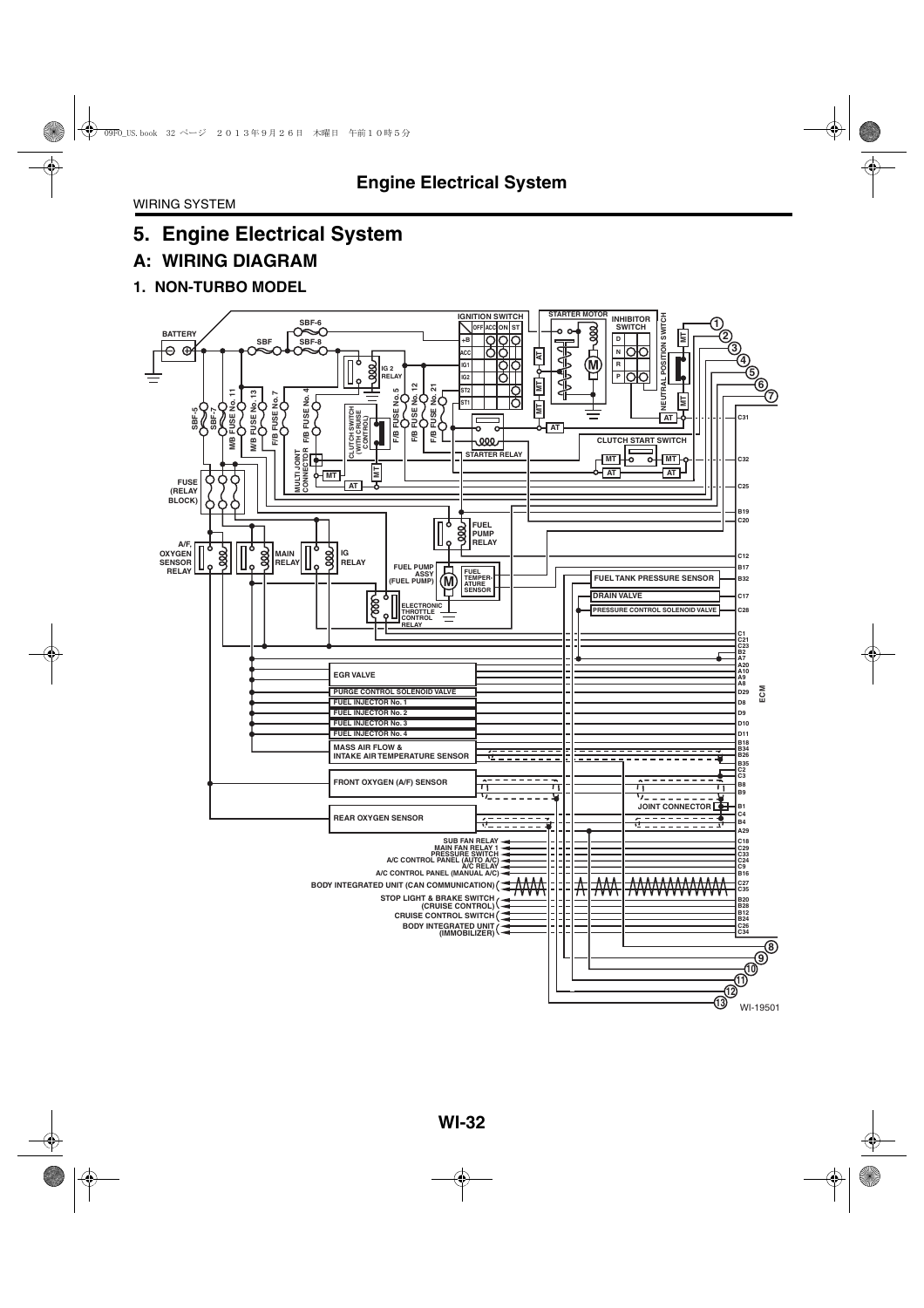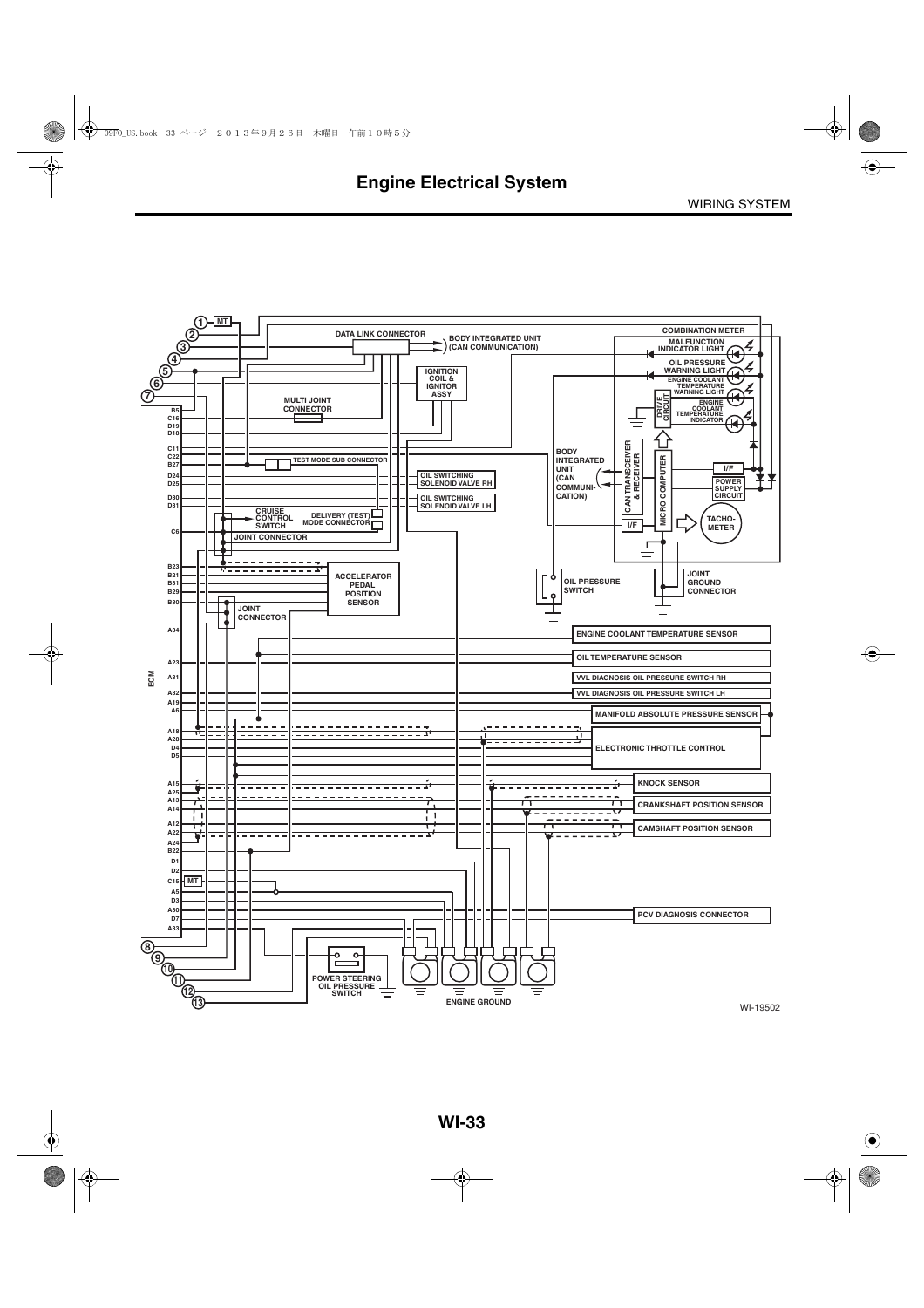#### WIRING SYSTEM

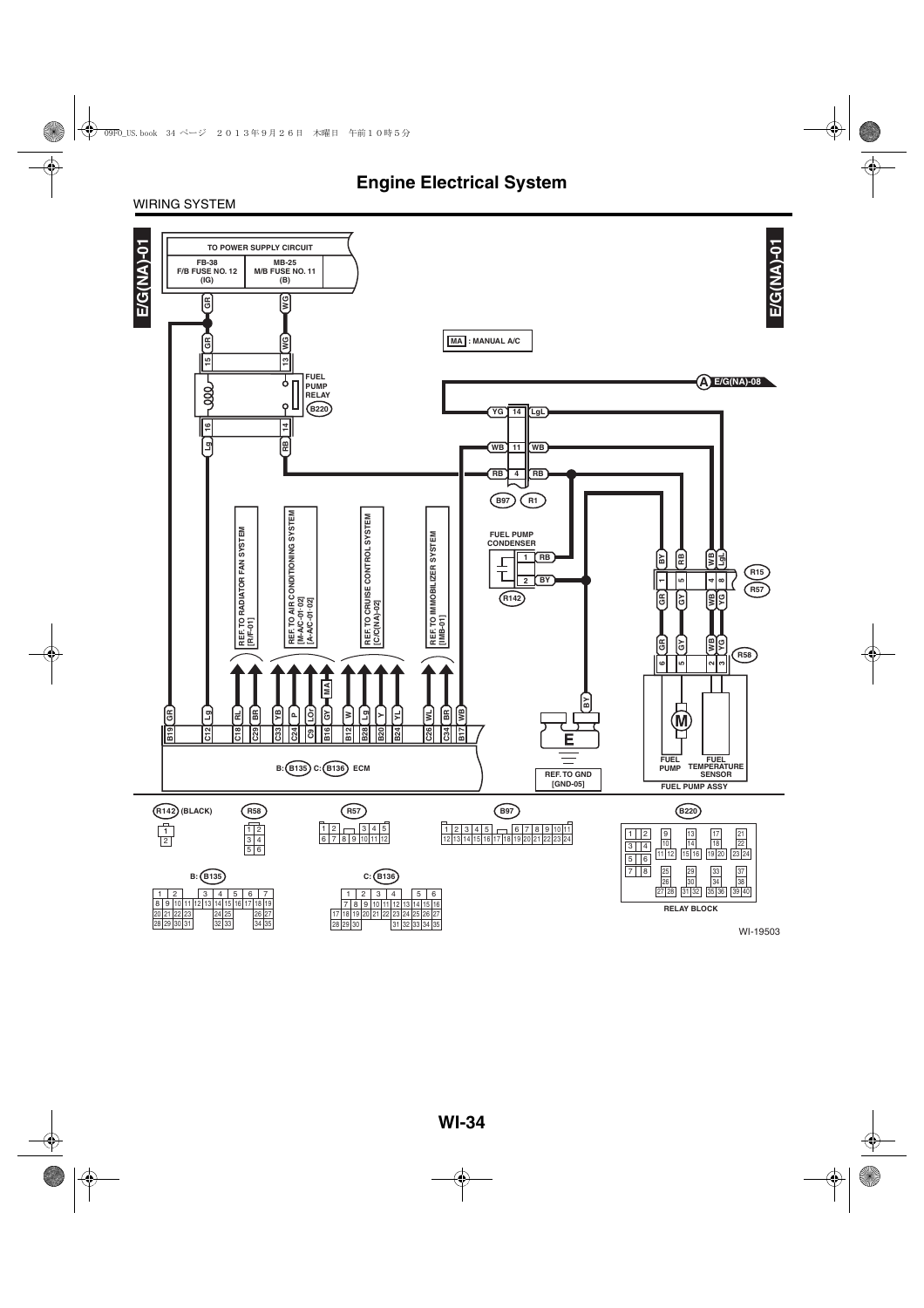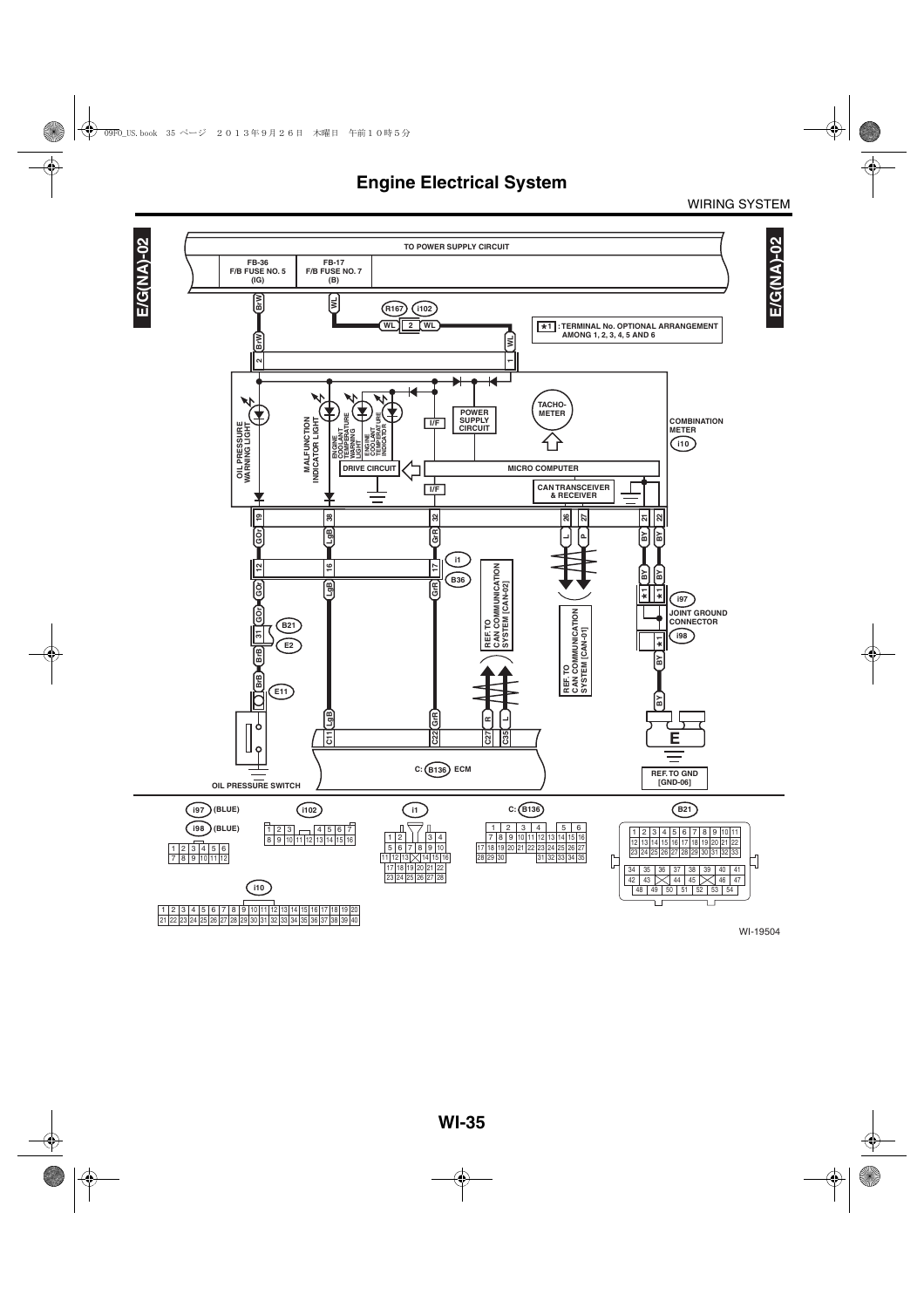WIRING SYSTEM



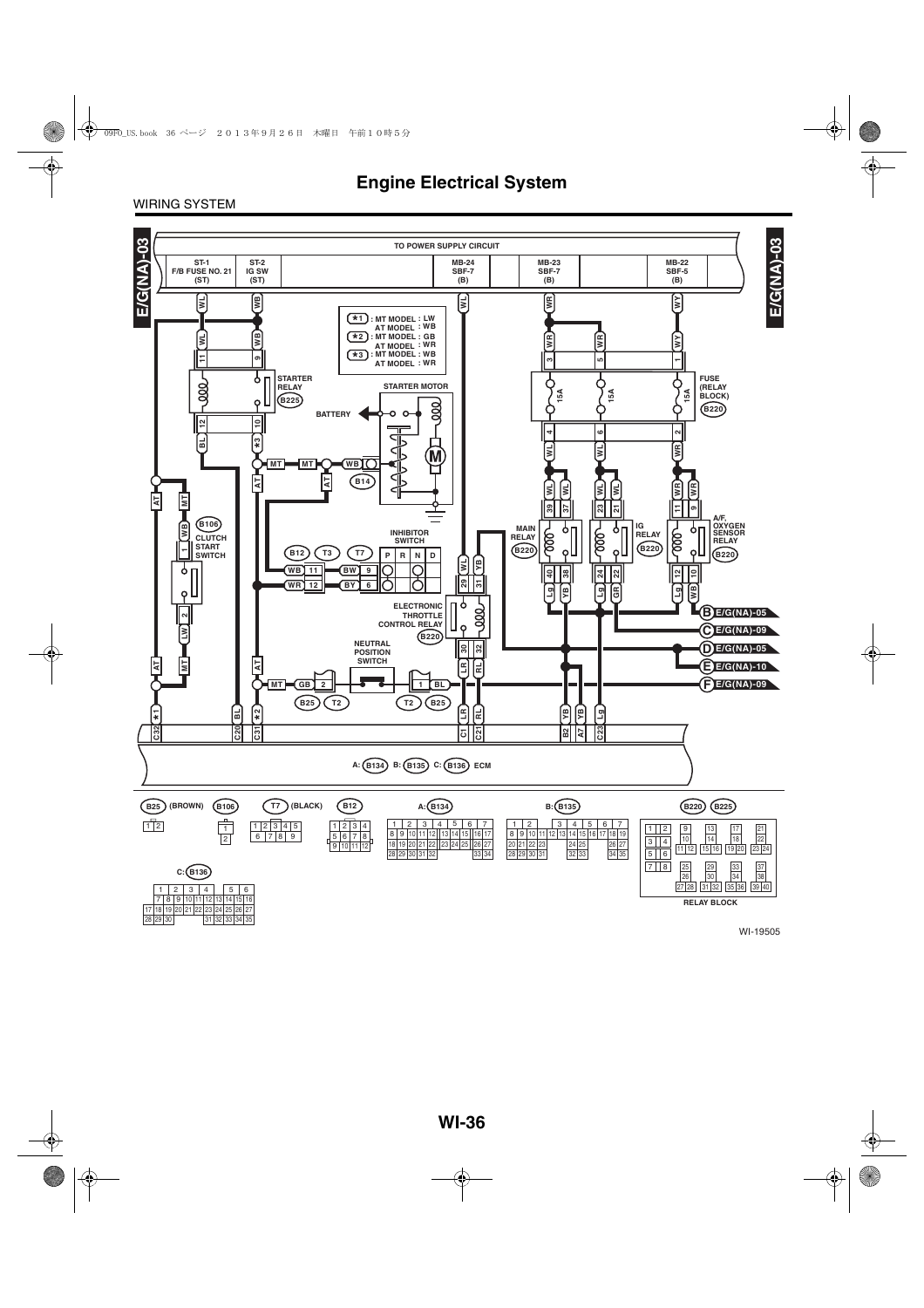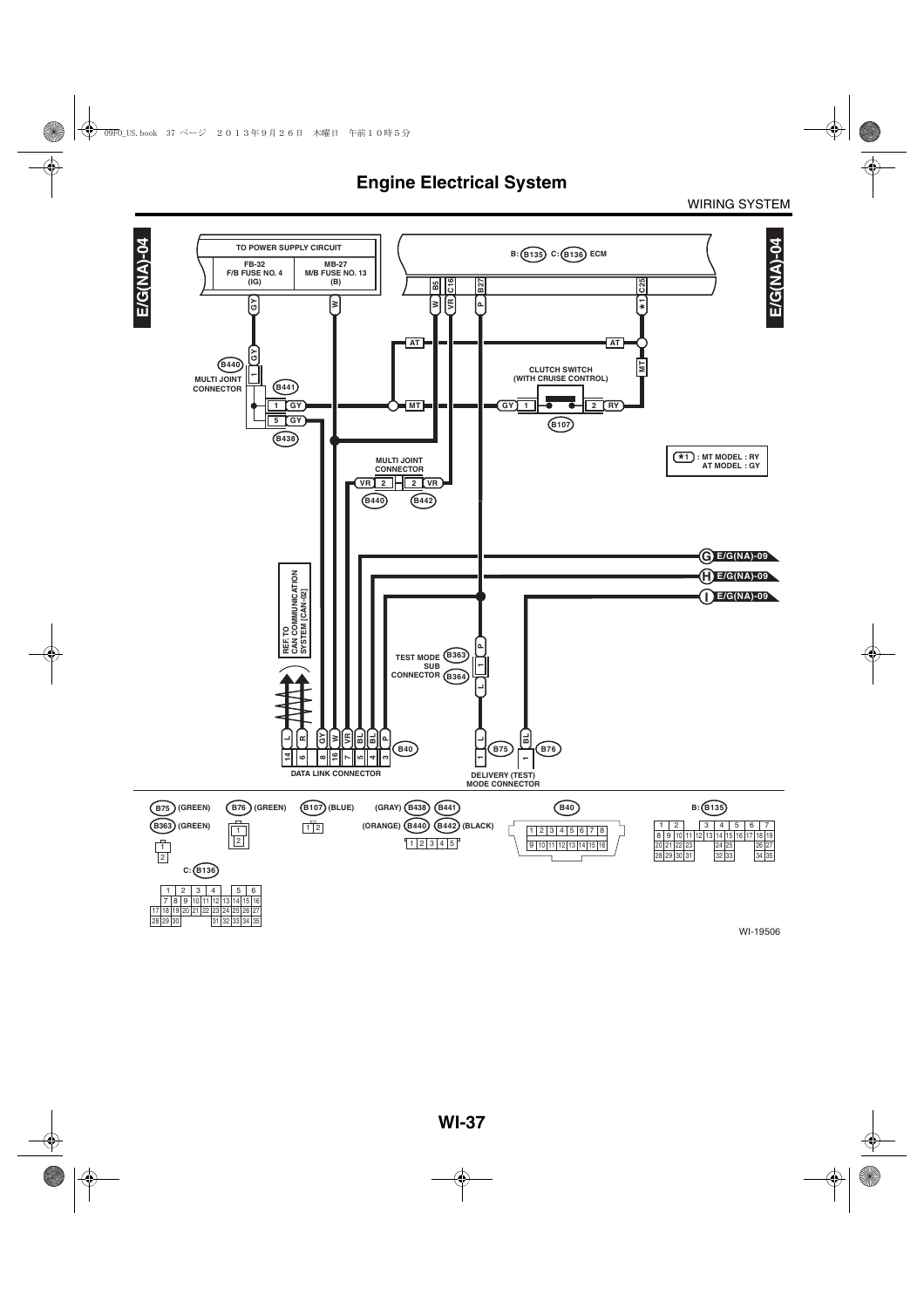WIRING SYSTEM

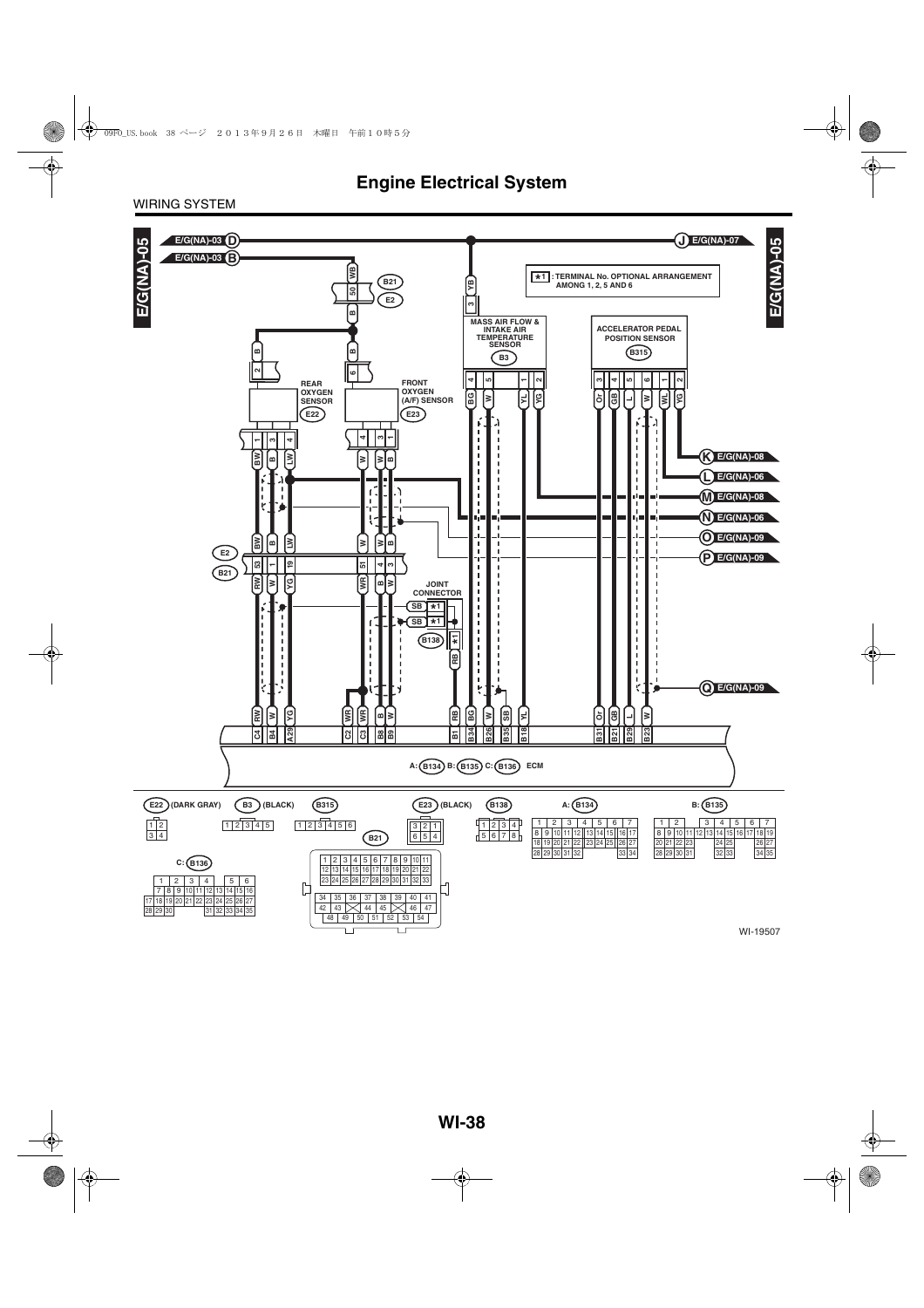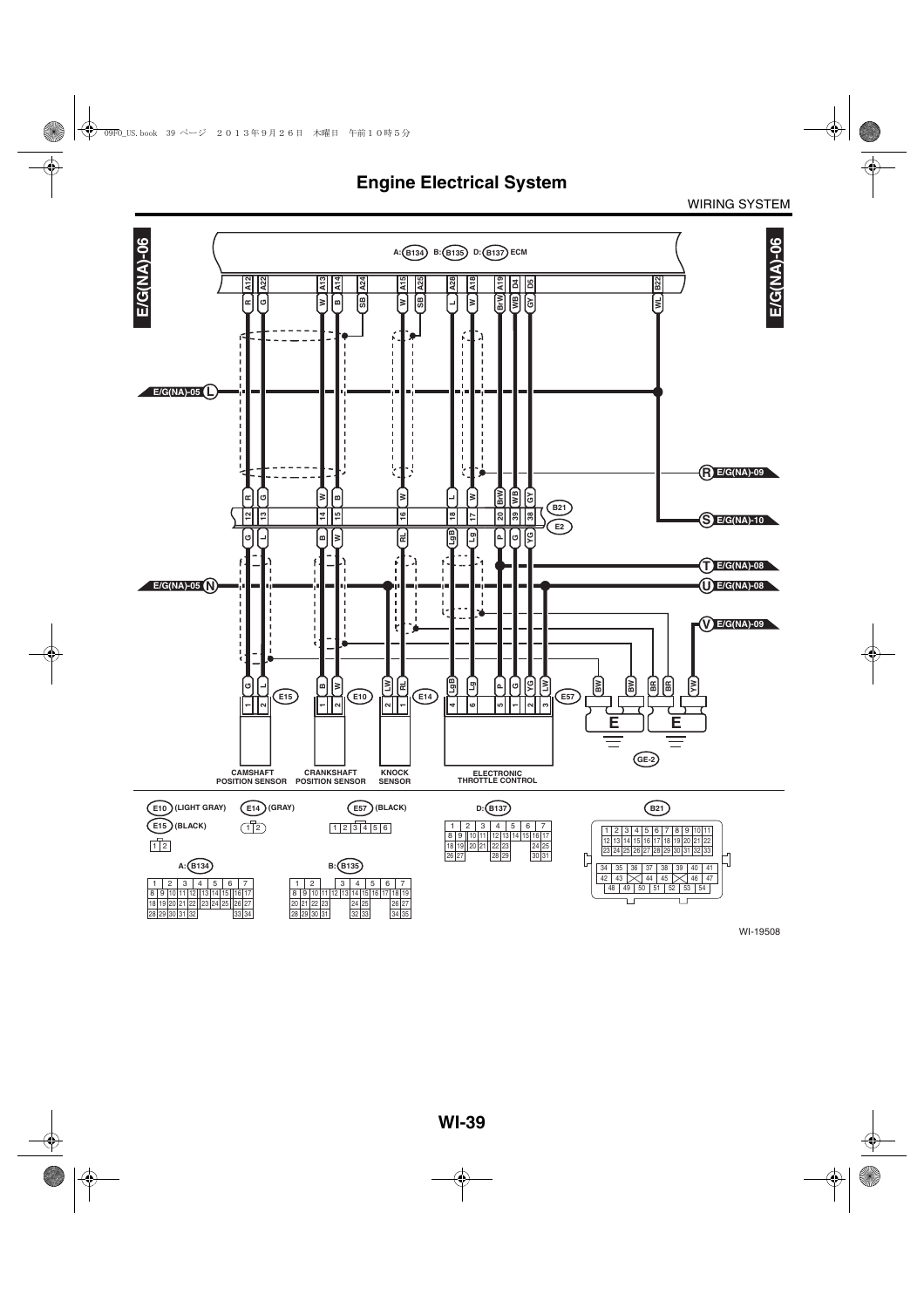#### WIRING SYSTEM

![](_page_8_Figure_2.jpeg)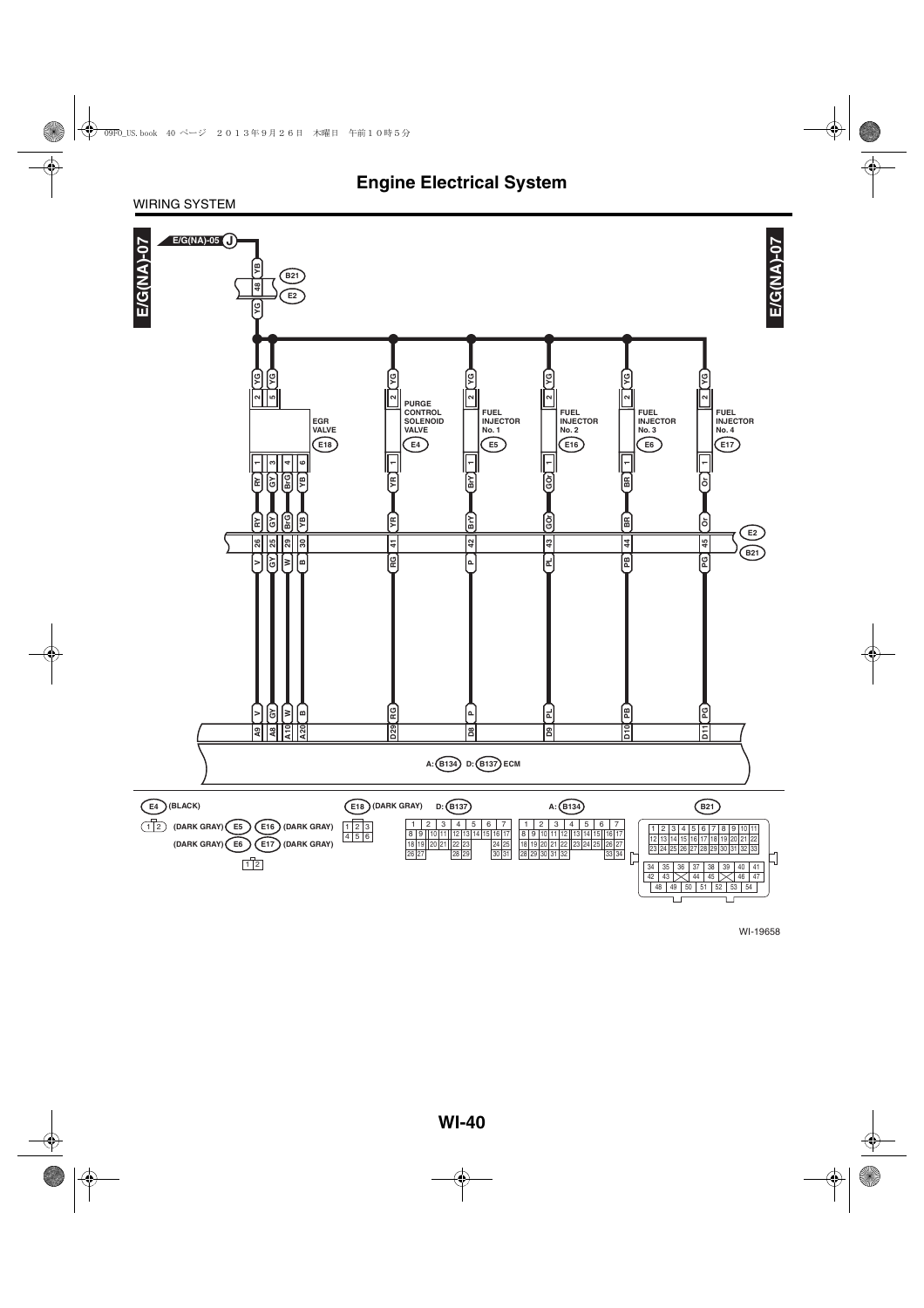![](_page_9_Figure_2.jpeg)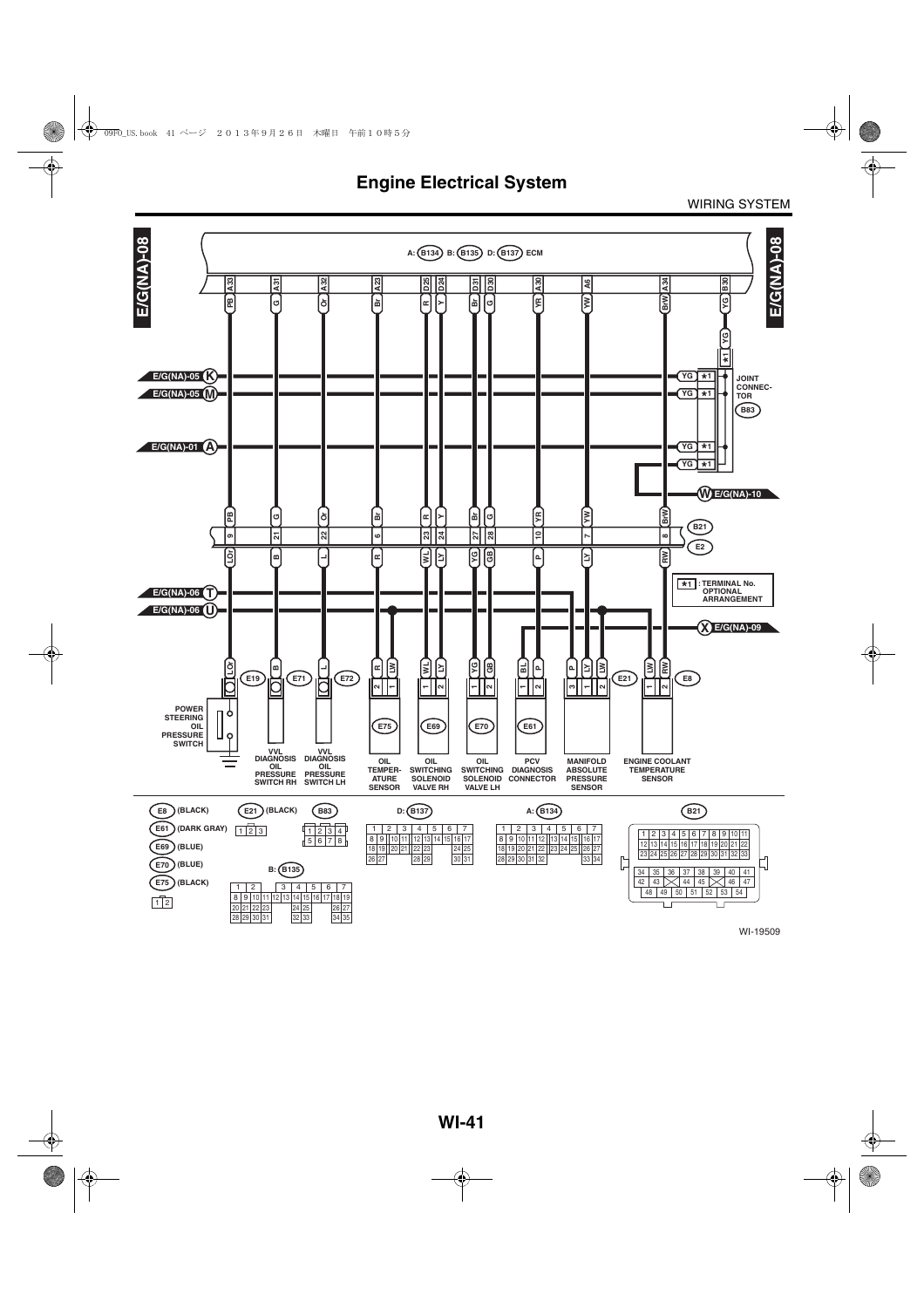#### WIRING SYSTEM

Ţ

 $\Box$ 

![](_page_10_Figure_2.jpeg)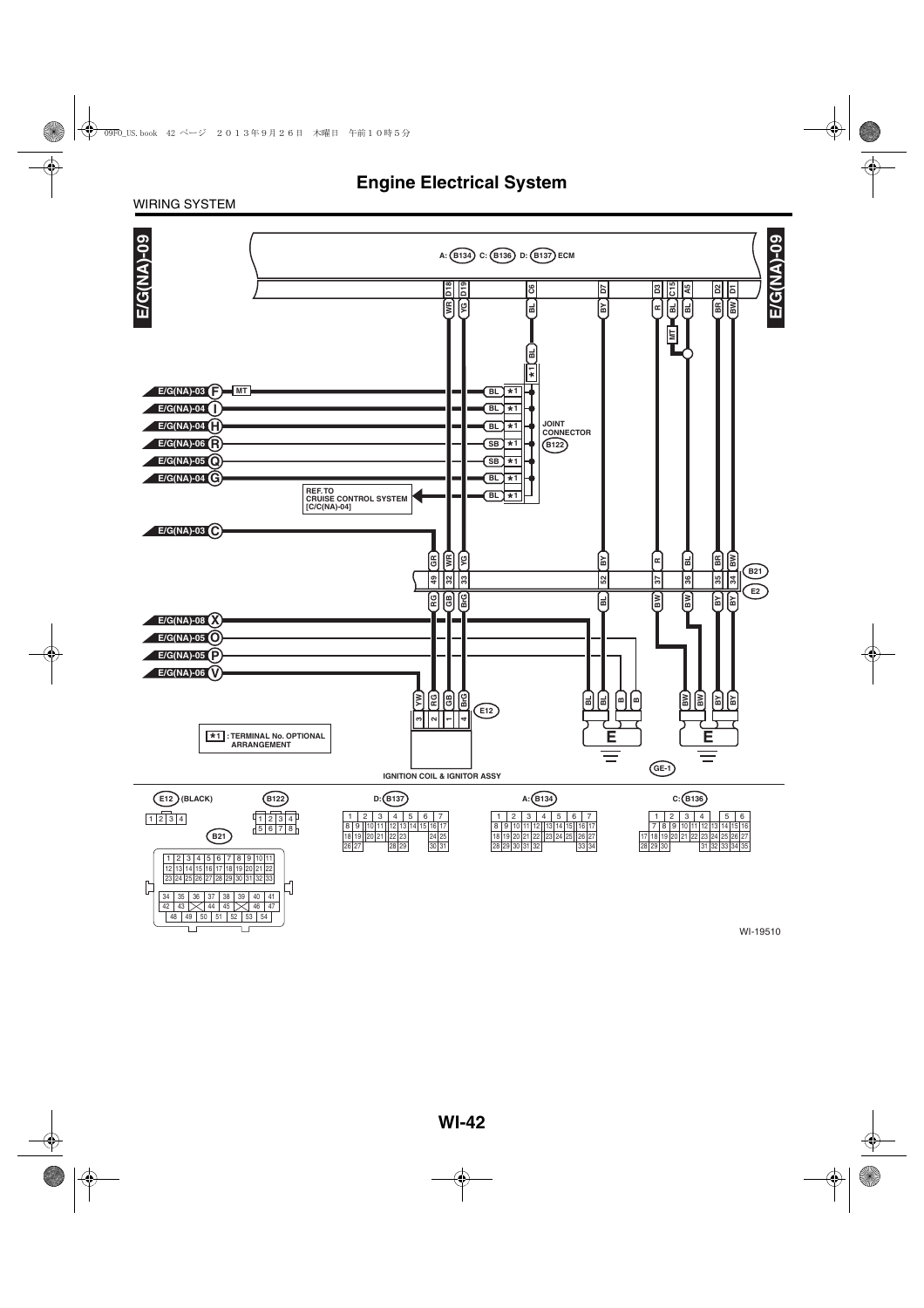![](_page_11_Figure_2.jpeg)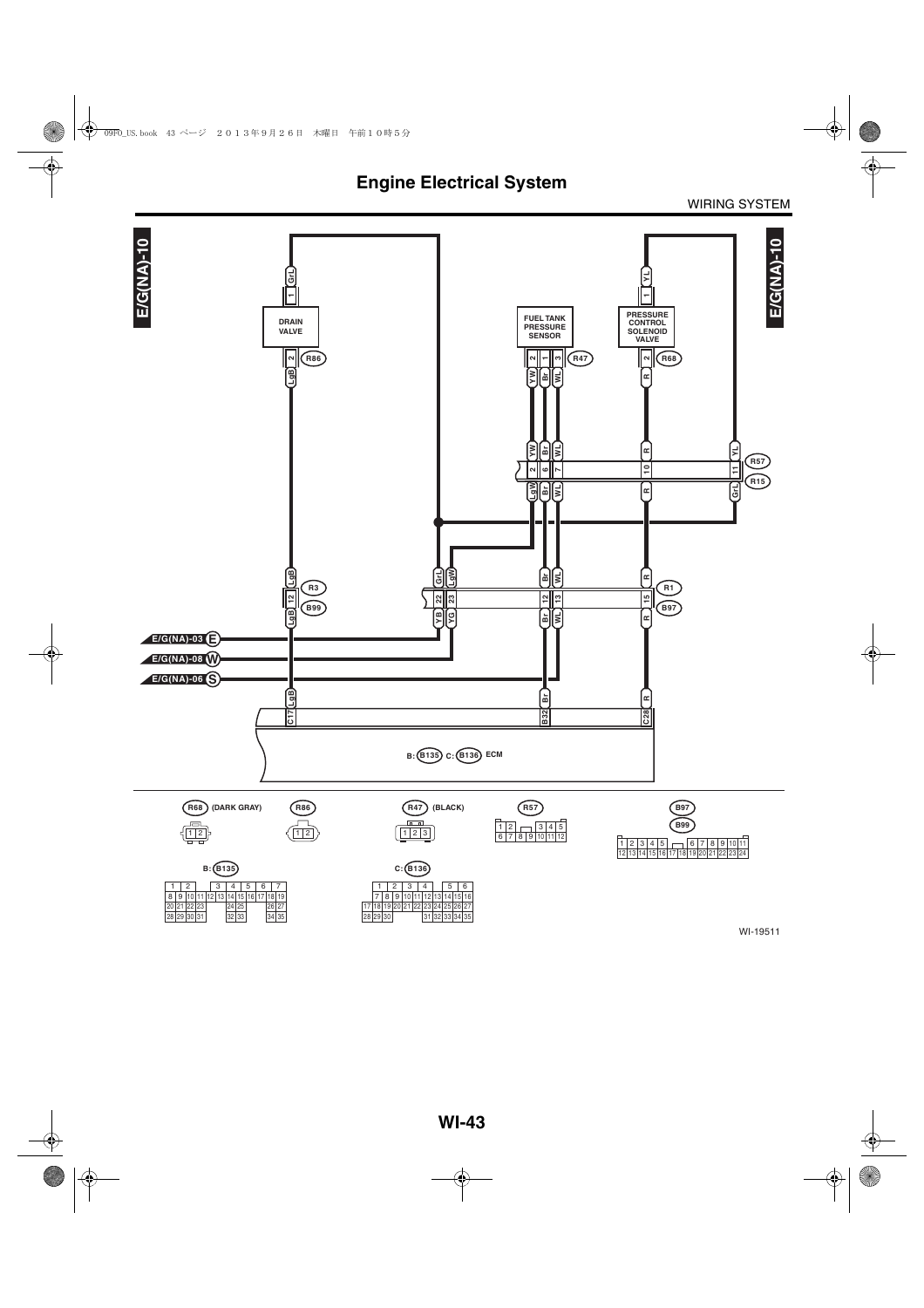#### **2. TURBO MODEL**

![](_page_12_Figure_3.jpeg)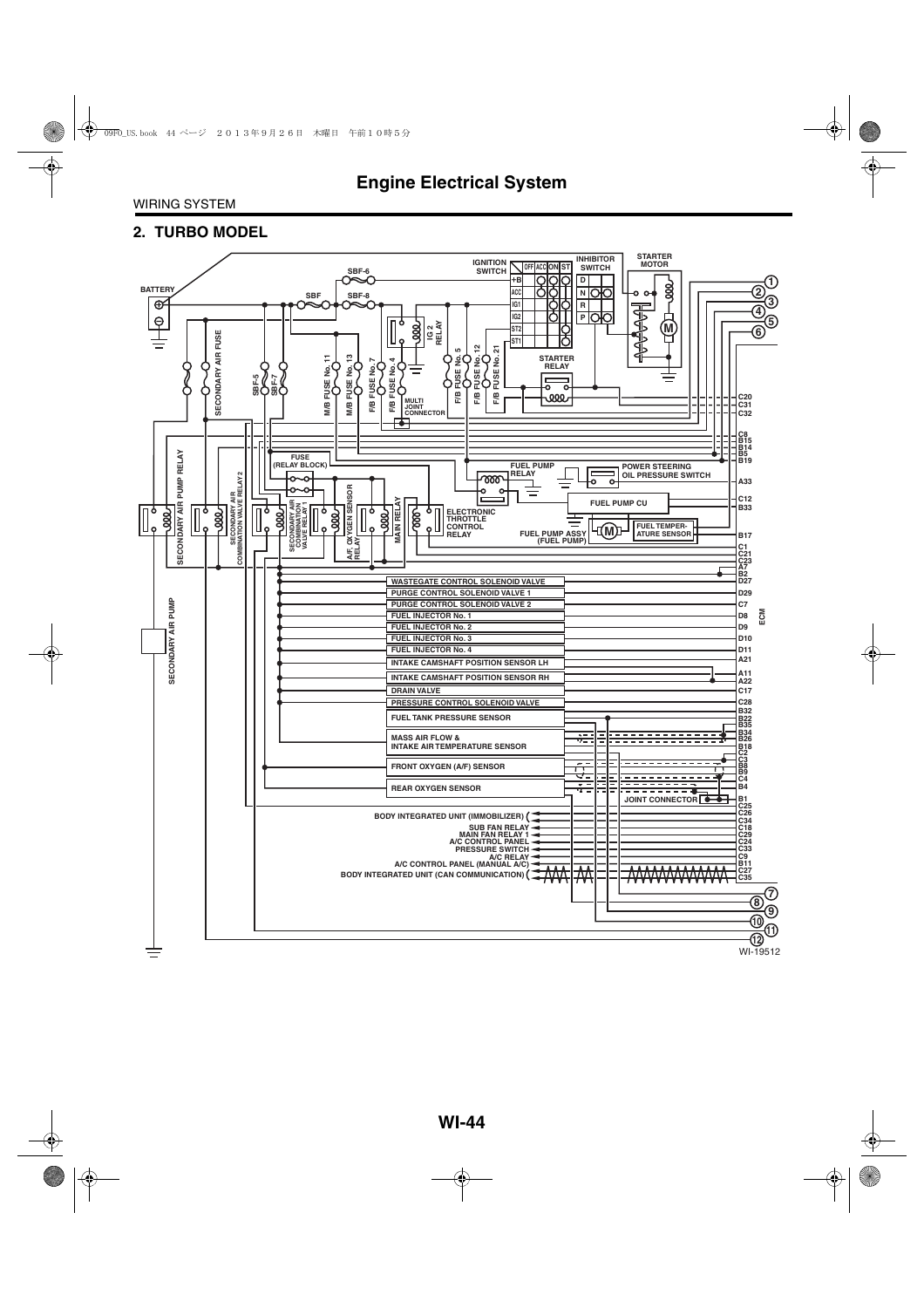![](_page_13_Figure_2.jpeg)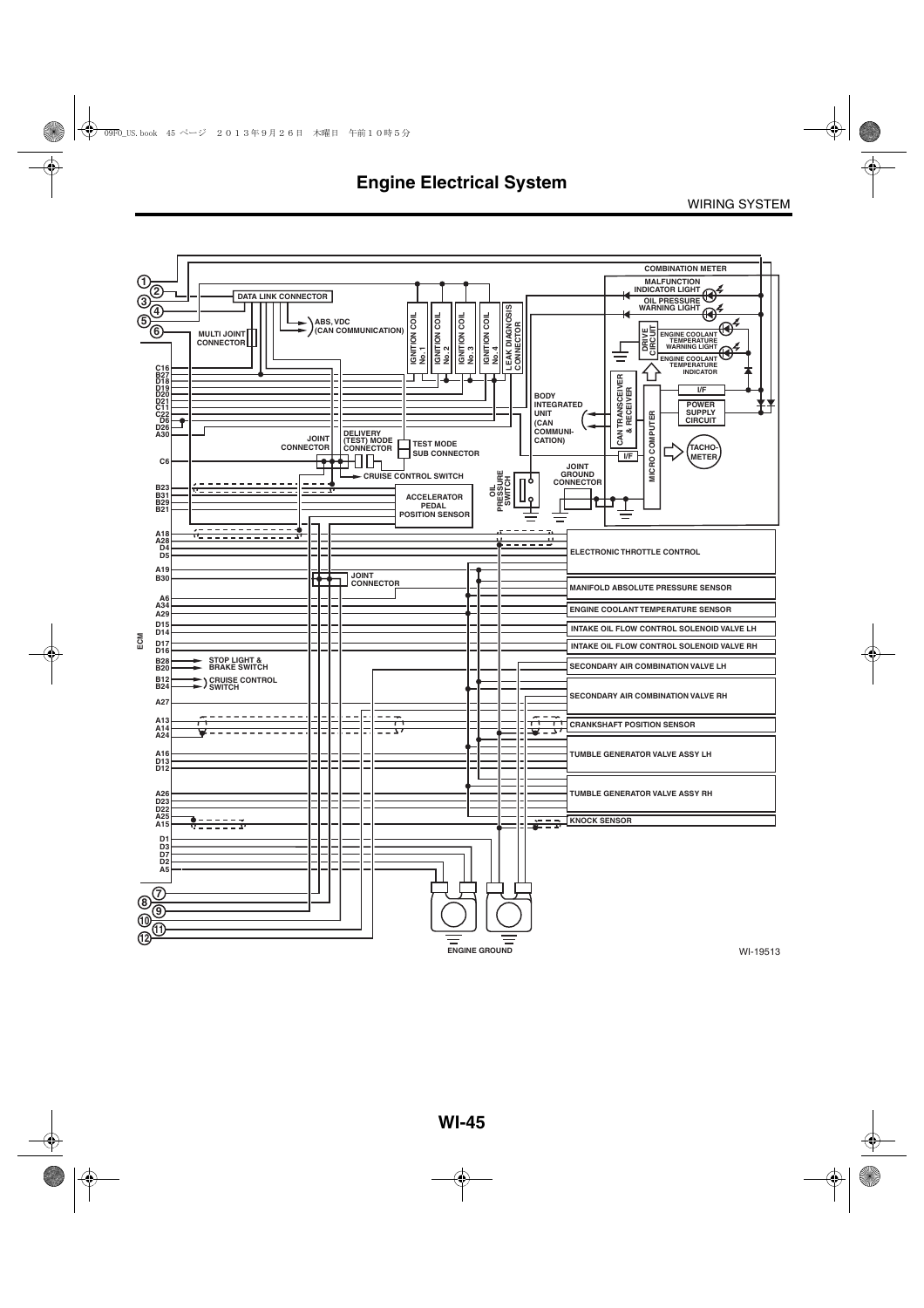#### WIRING SYSTEM

![](_page_14_Figure_2.jpeg)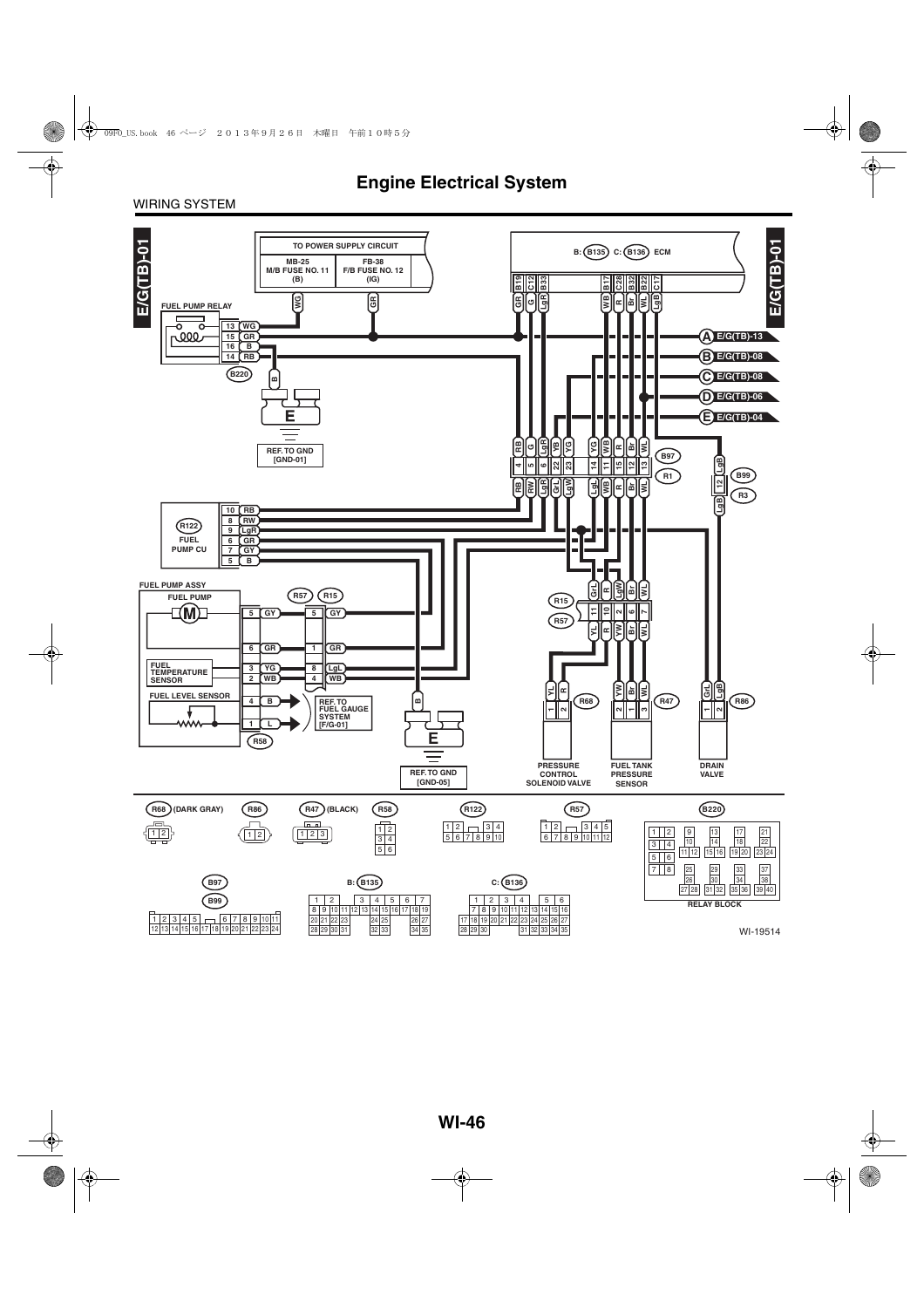![](_page_15_Figure_1.jpeg)

 $1 \mid 2 \mid 3 \mid 4 \mid 5 \mid 6 \mid 7$ 29 10 11 12 13 14 15 24 25 16 30  $\begin{array}{|c|c|c|c|c|c|}\n \hline\n 8 & 9 & 10 & 11 & 12 & 13 & 14 & 15 & 16 & 17 & 18 & 19 \\
\hline\n 20 & 21 & 22 & 23 & 24 & 25 & 26 & 27 \\
\hline\n 28 & 29 & 30 & 31 & 32 & 33 & 34 & 35\n \end{array}$ 

19 | 10 | 11 | 12 | 13 | 14 | 15 | 16<br>19 | 20 | 21 | 22 | 23 | 24 | 25 | 26 | 27<br>30 | 31 | 32 | 33 | 34 | 35 7 8 9 10 11 12 13<br>18 19 20 21 22 23 24<br>29 30 31 32 17 18 19 20<br>28 29 30  $1 \mid 2 \mid 3 \mid 4 \mid 5 \mid 6$ 25 26 27<br>33 34 35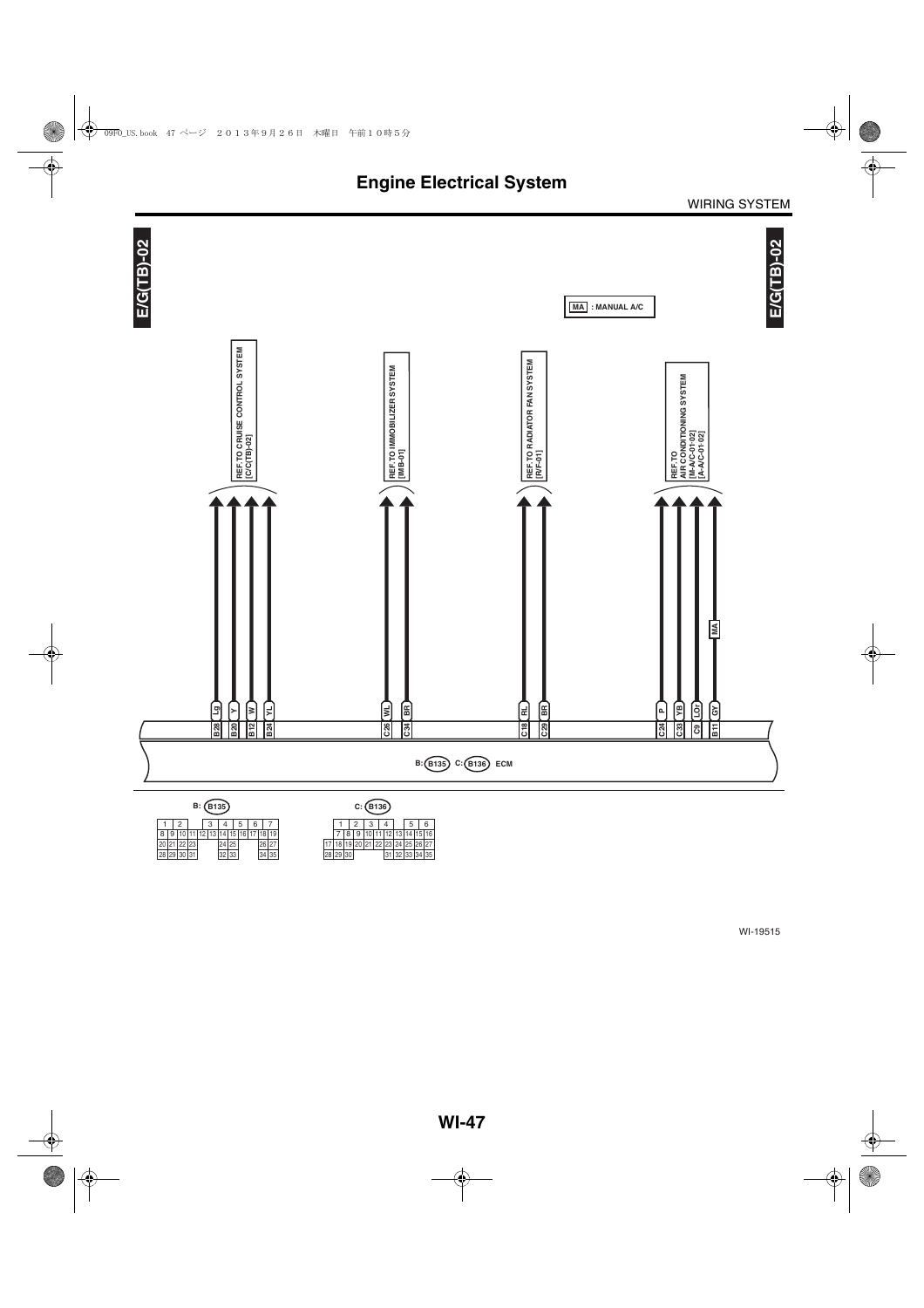#### WIRING SYSTEM

![](_page_16_Figure_2.jpeg)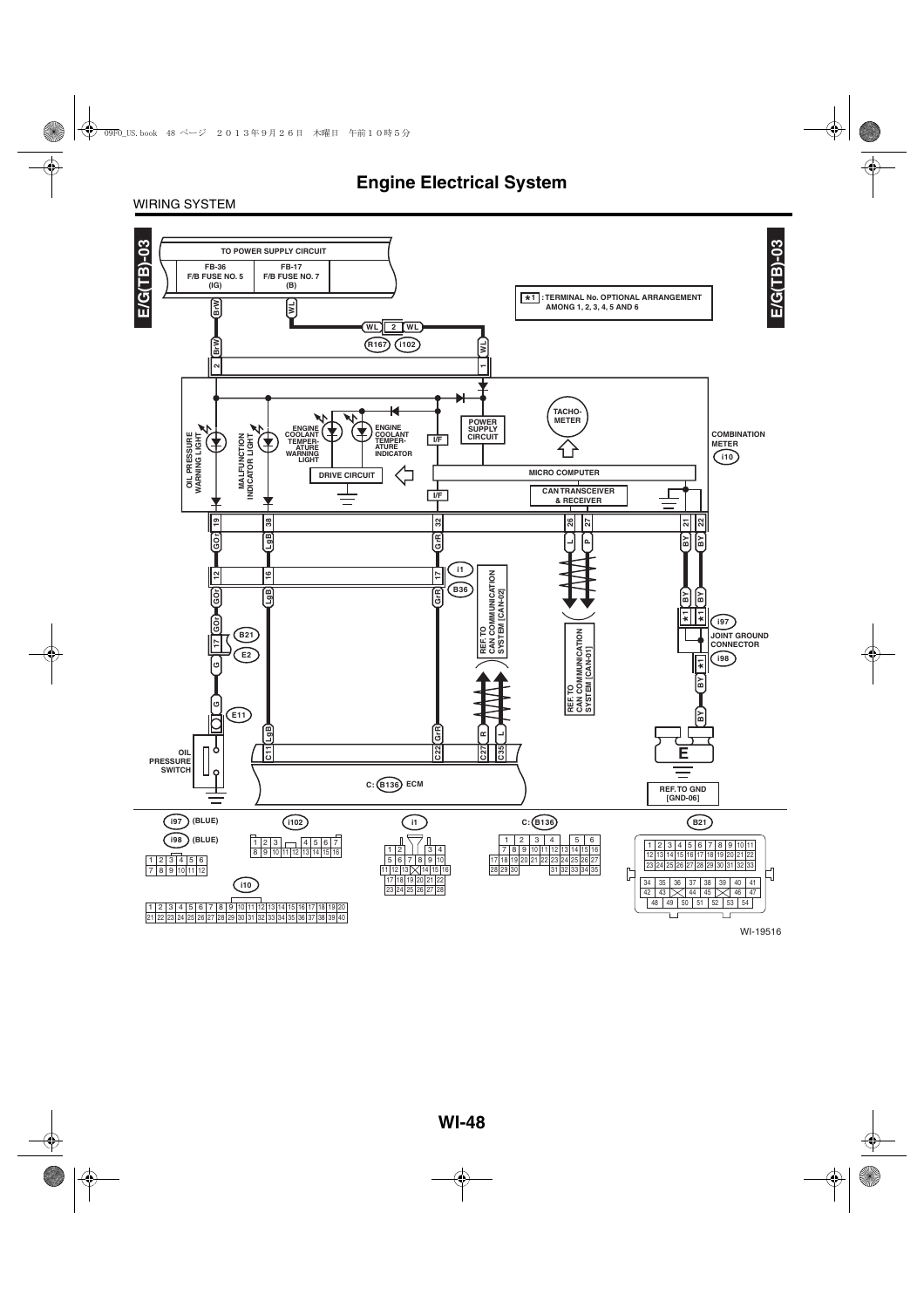![](_page_17_Figure_1.jpeg)

WI-19517

WIRING SYSTEM

30 28 29 31 32

33 34 35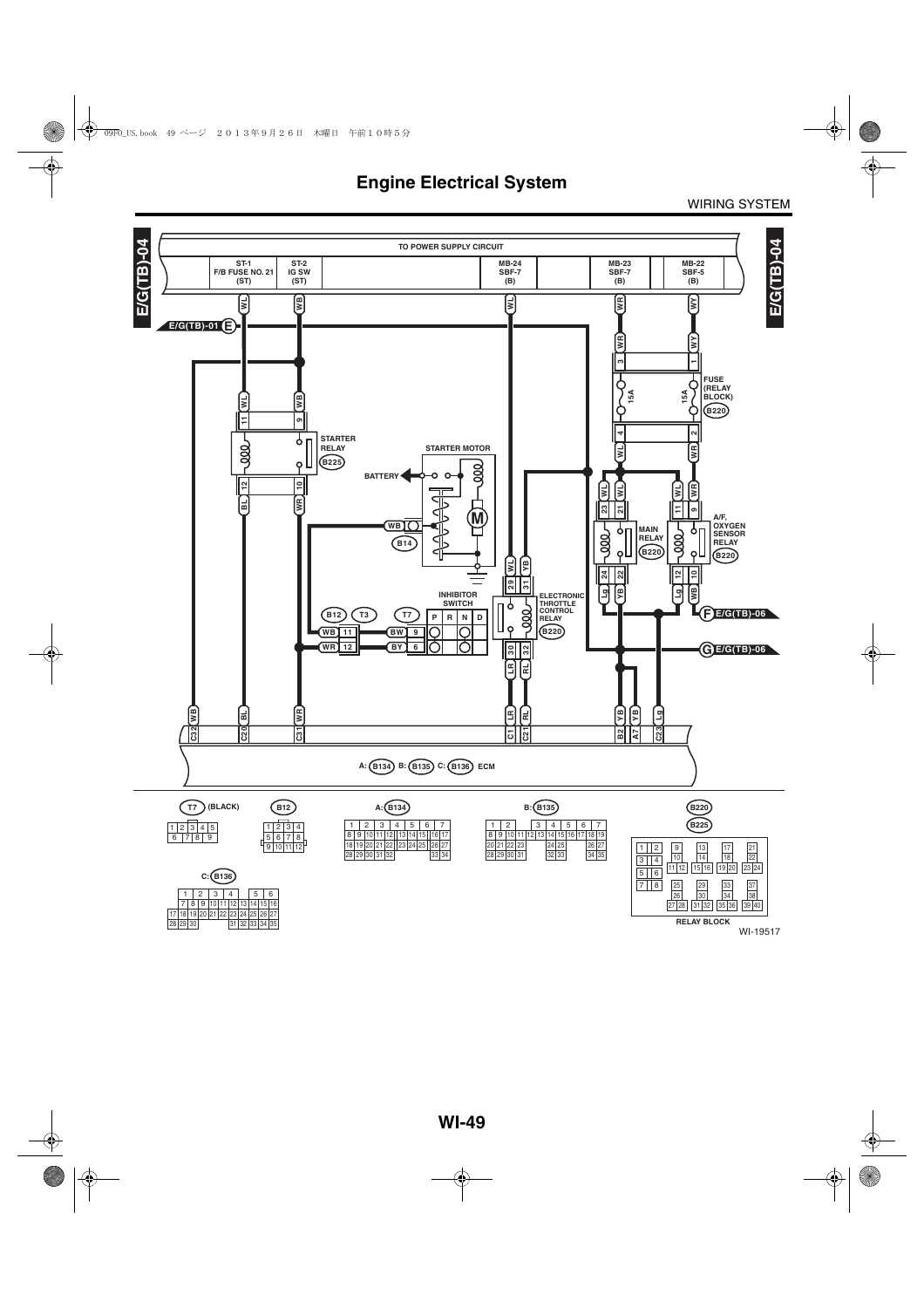#### WIRING SYSTEM

![](_page_18_Figure_2.jpeg)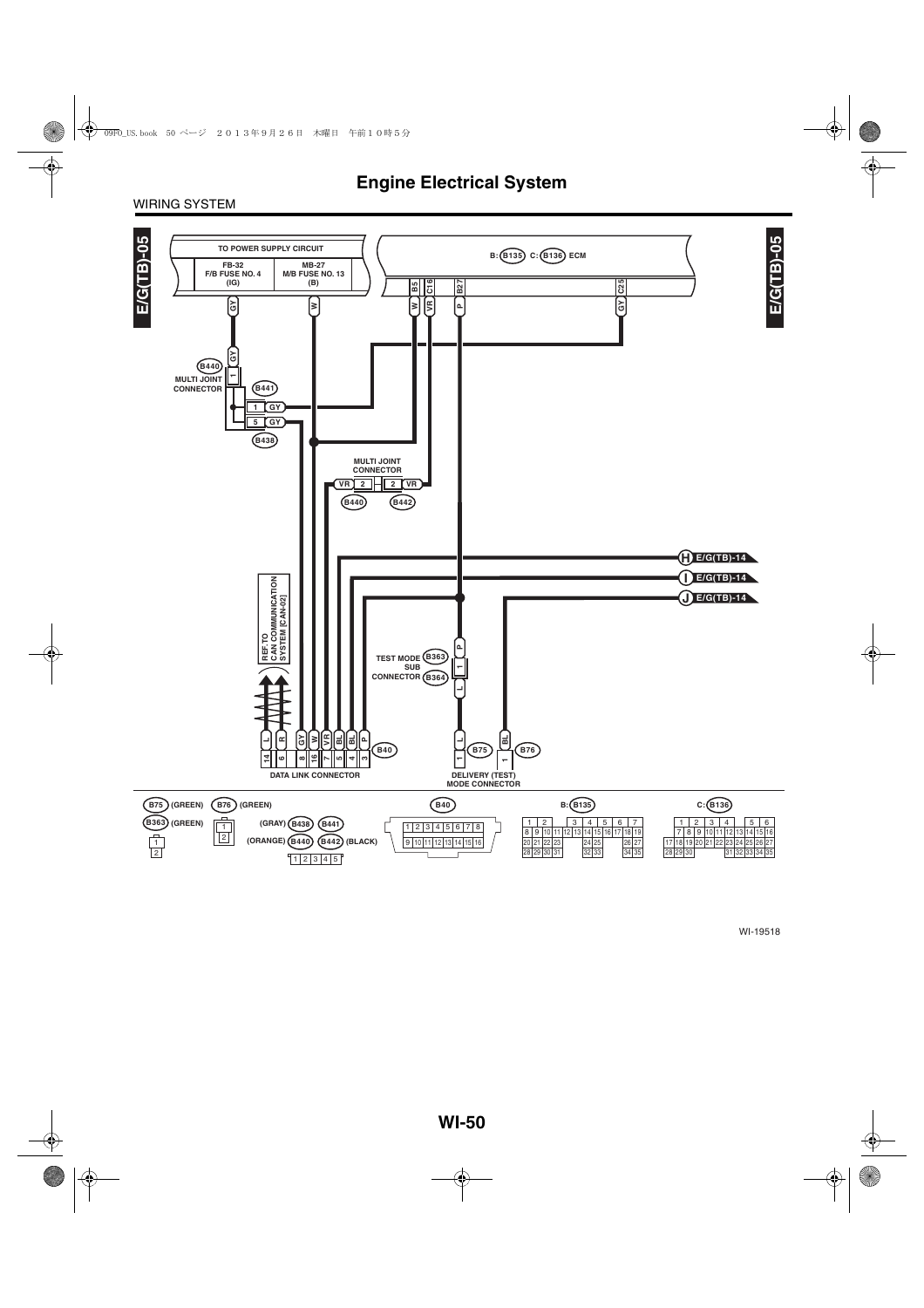**Engine Electrical System**

WIRING SYSTEM

![](_page_19_Figure_2.jpeg)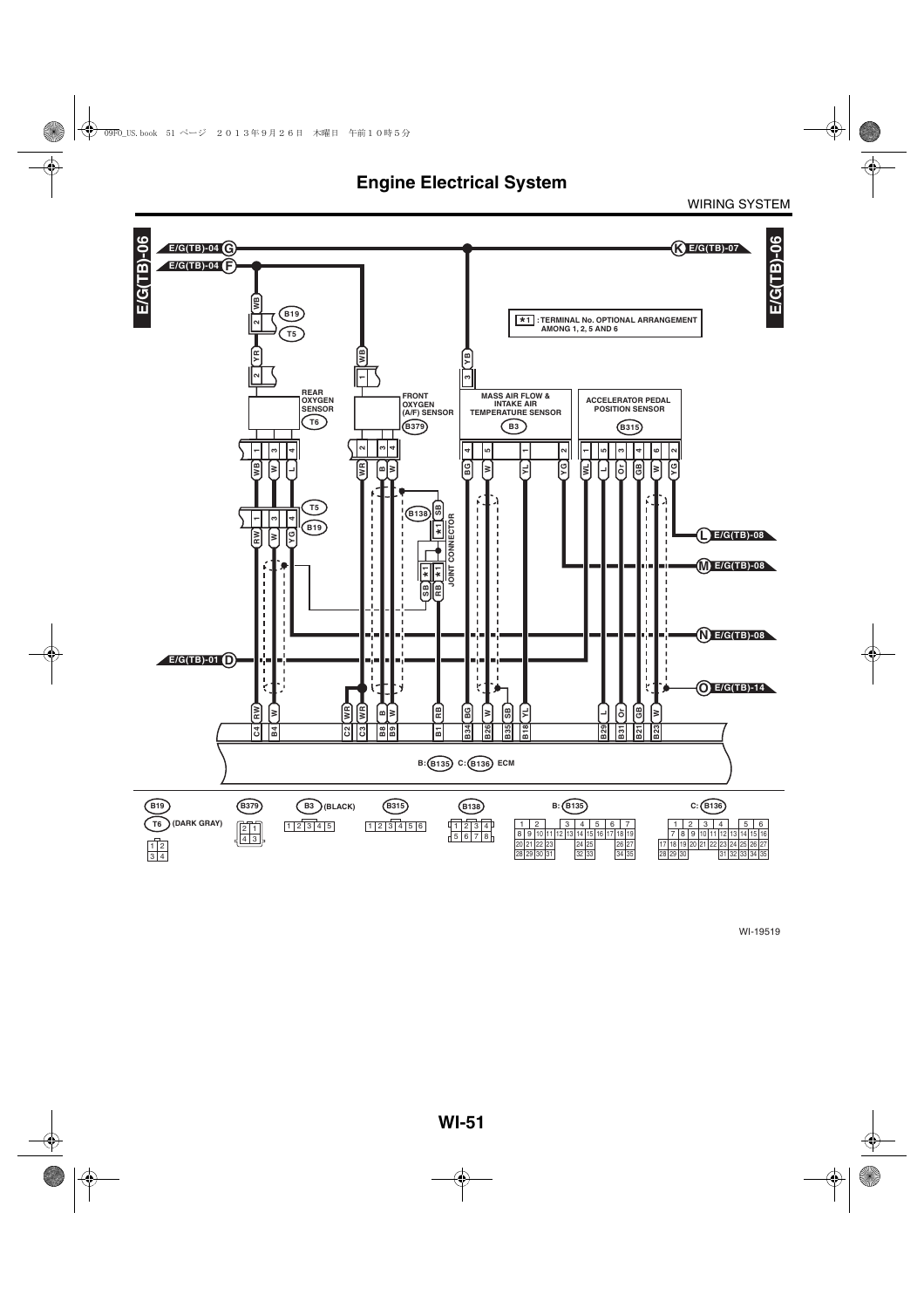#### WIRING SYSTEM

![](_page_20_Figure_2.jpeg)

WI-19520

48 49 50 51 52 53 54

 $\Box$ 

 $\Box$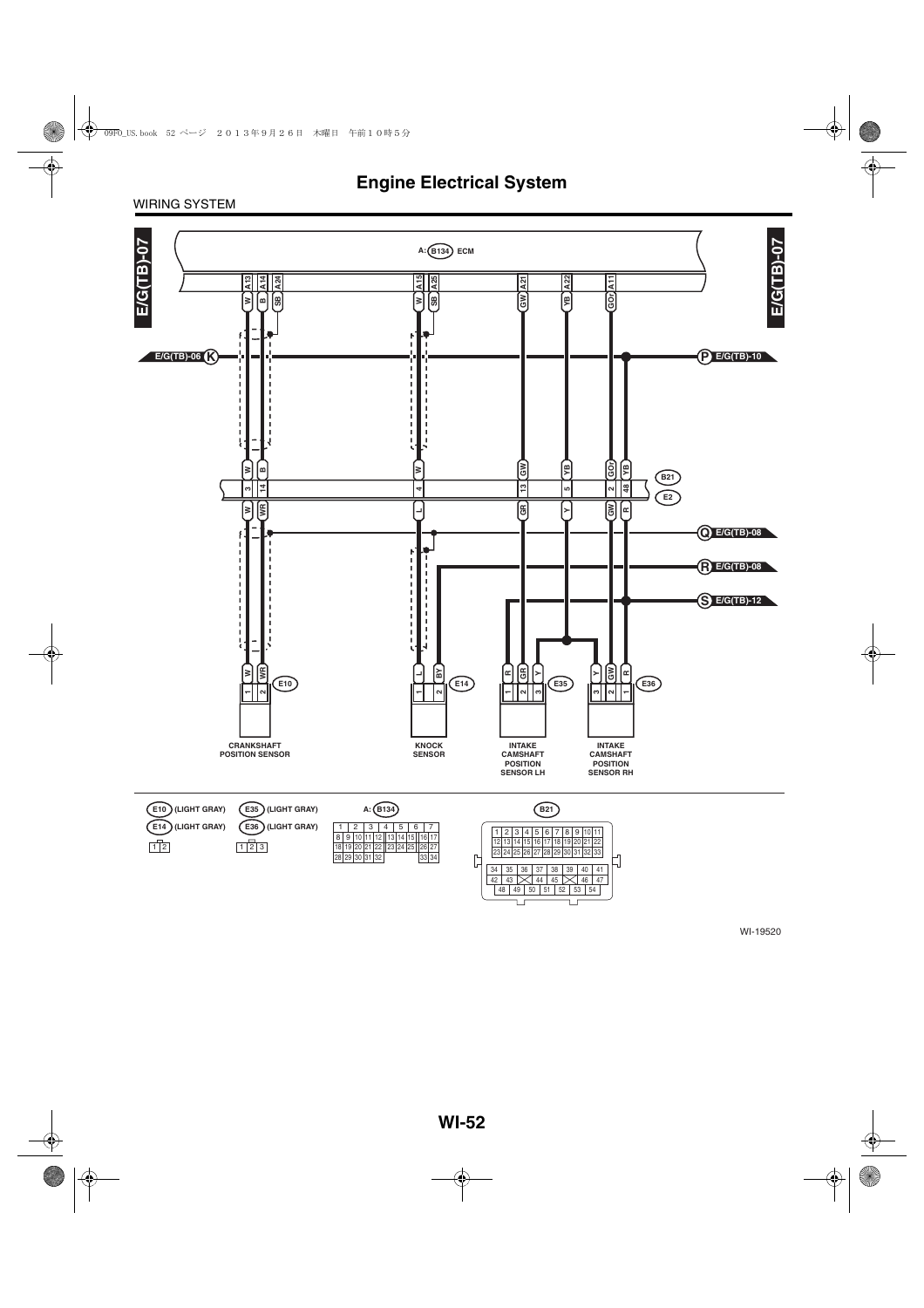![](_page_21_Figure_2.jpeg)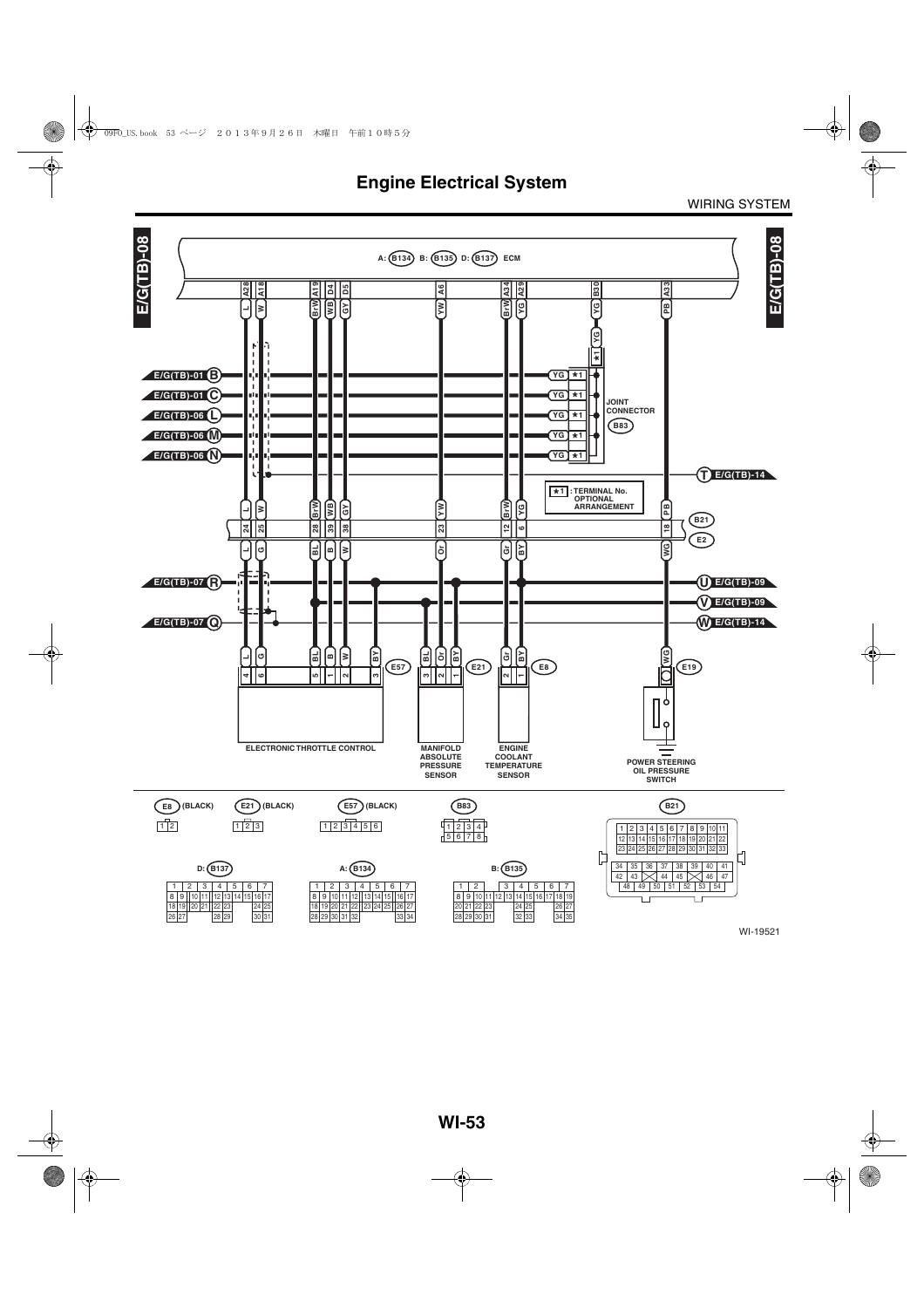#### WIRING SYSTEM

![](_page_22_Figure_2.jpeg)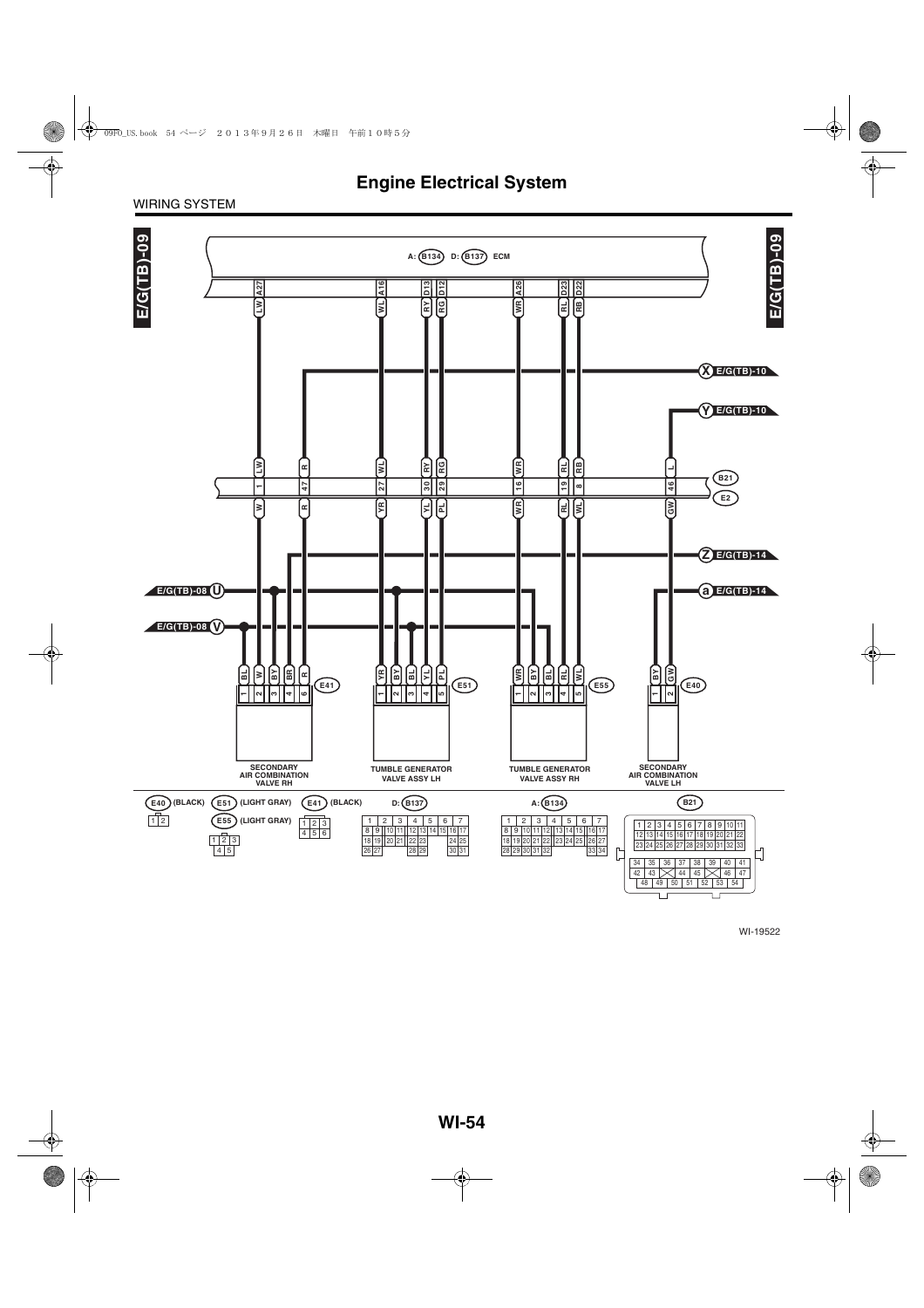![](_page_23_Figure_2.jpeg)

WI-19523

30 29 28

29 30 28

31 32 33 34 35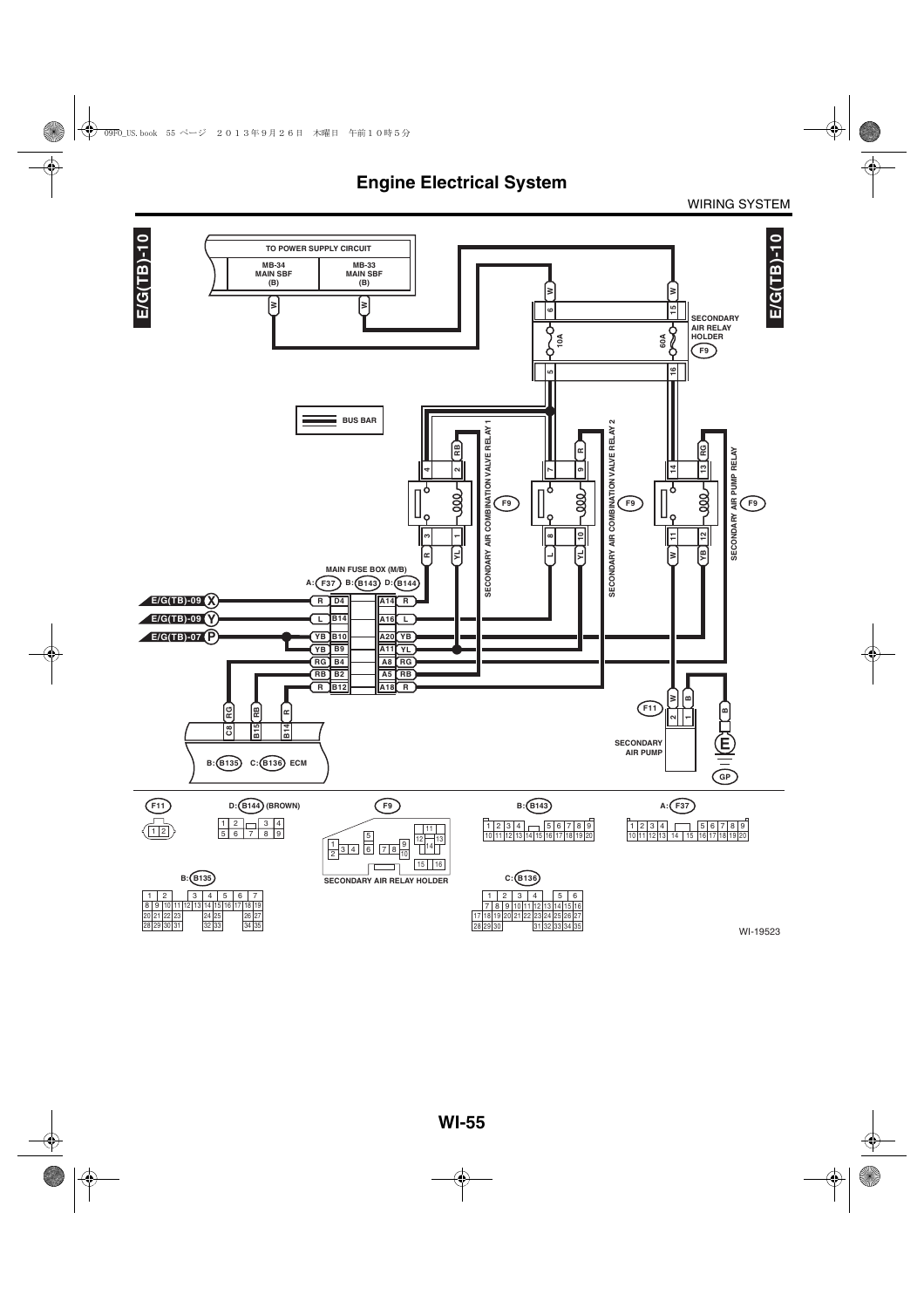#### WIRING SYSTEM

![](_page_24_Figure_2.jpeg)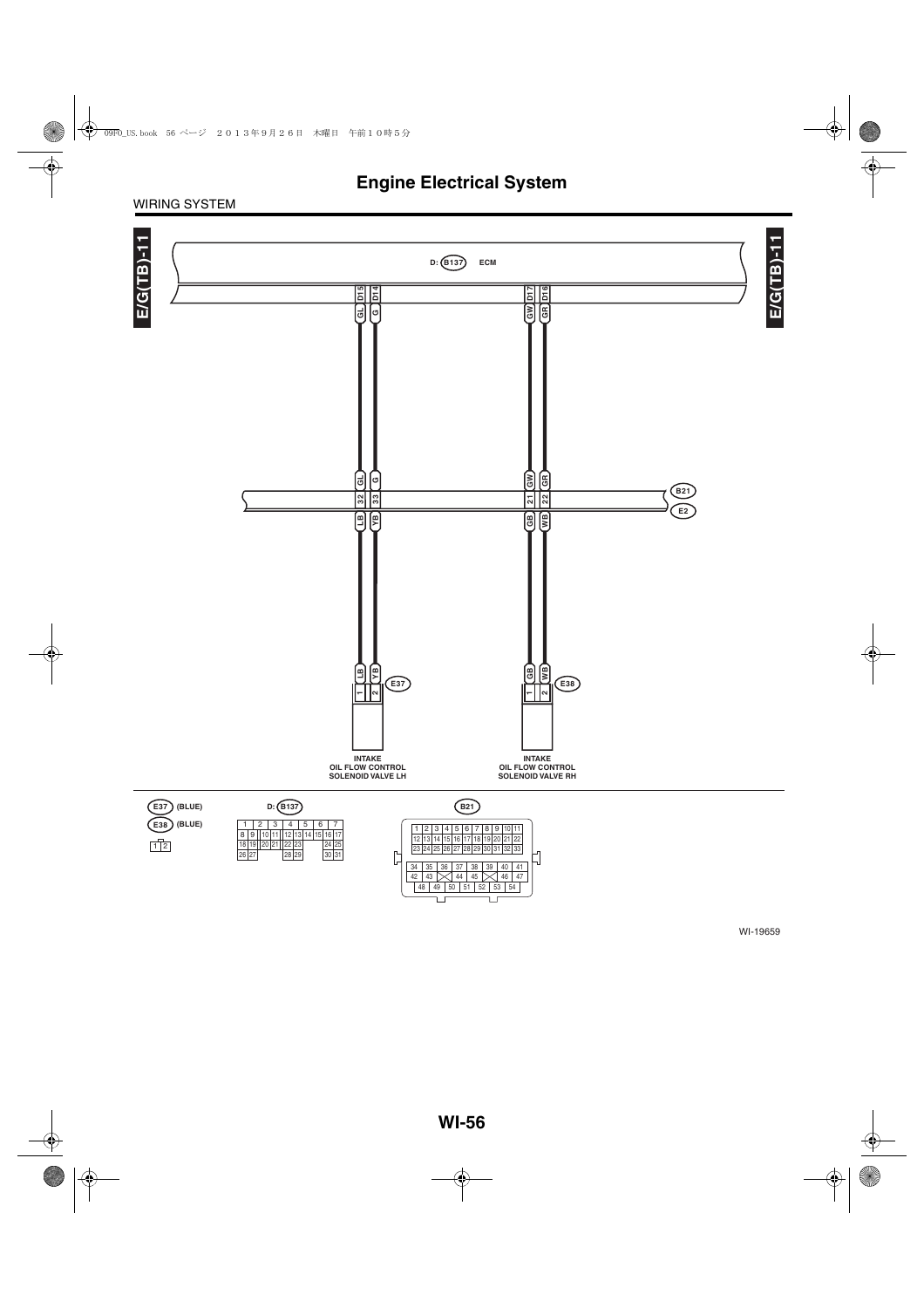![](_page_25_Figure_0.jpeg)

WIRING SYSTEM

WI-19524

 $\Box$ 

īг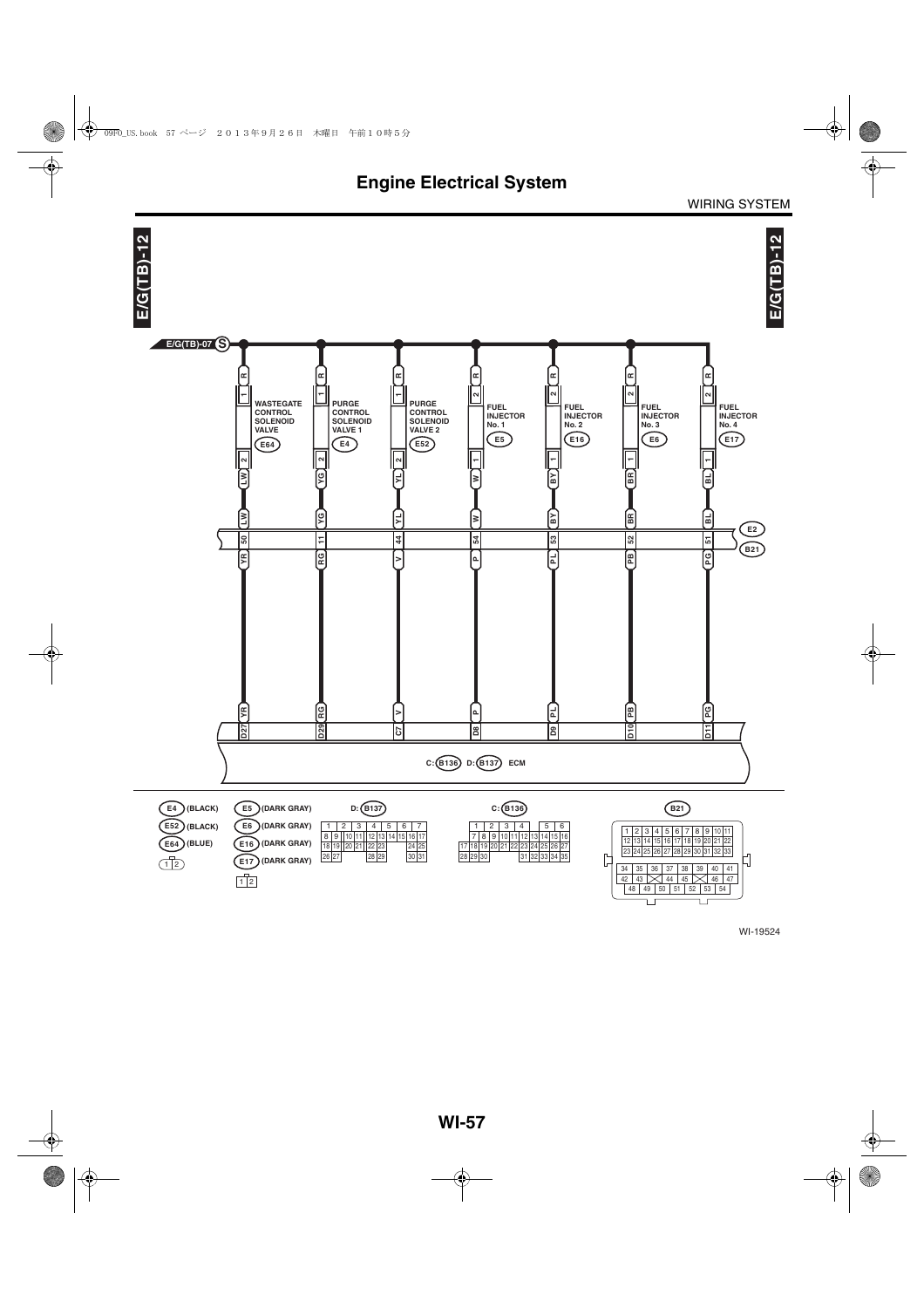![](_page_26_Figure_1.jpeg)